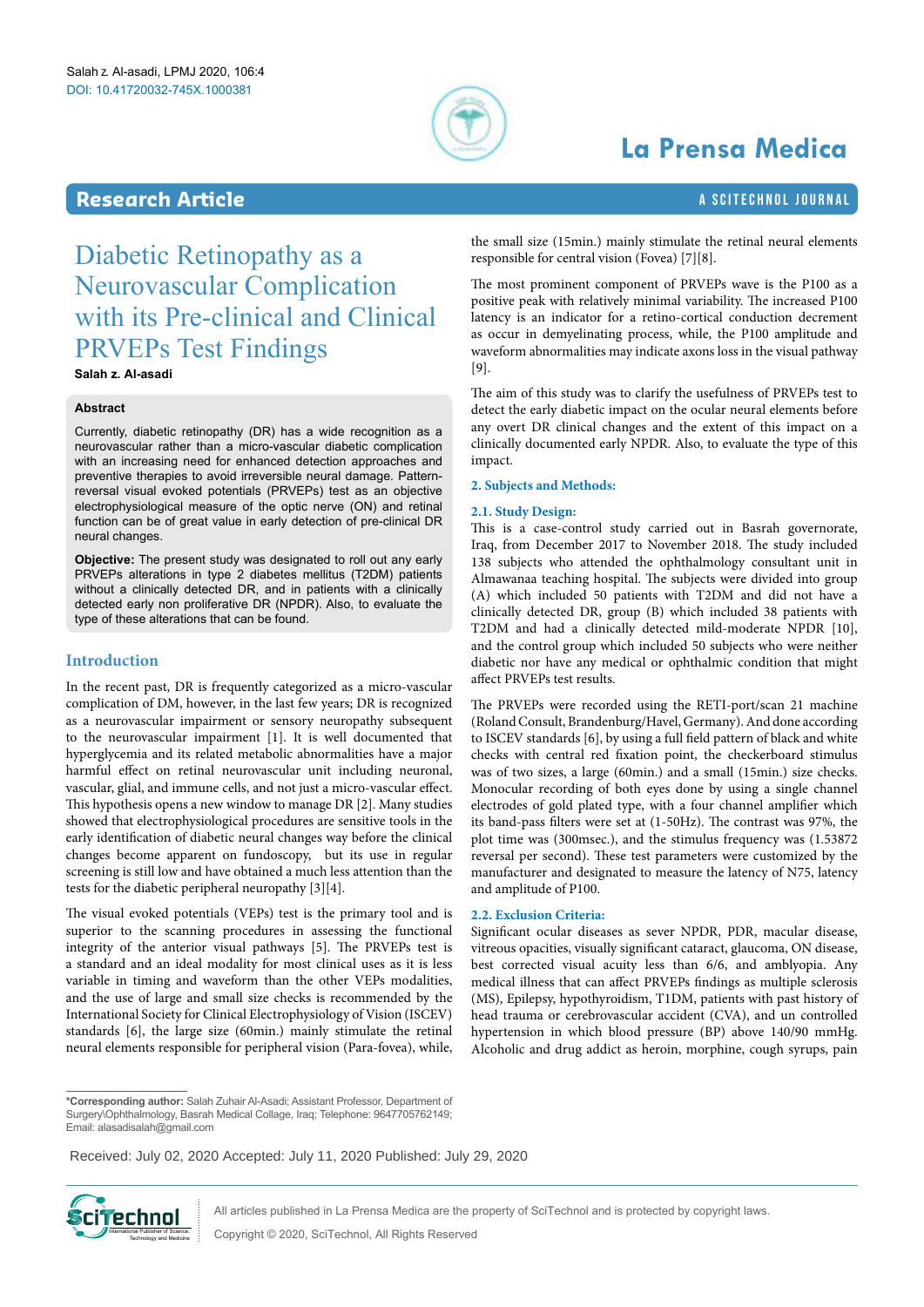killers and sedatives due to they have a negative impact on neural transmission [11]. Pregnant women.

#### **2.3. Data Collecting:**

Each candidates underwent a thorough history, BP, weight, height and fasting plasma glucose (FPG) measurement, and a comprehensive ophthalmic examination including refraction and visual acuity, intraocular pressure (IOP), anterior and fundus segment examinations after mydriasis.

# **2.4.Subjects and Testing Room Preparation:**

A verbal consents were taken from all subjects who had a briefing about the procedure and instructed to fast the night before the tests, and to avoid hair oils and cycloplegic drops. Subjects were seated comfortably in a stable position approximately 100cm away from the monitoring screen and the tested eye was in a proper alignment to the central fixation point with a precise focusing on it during testing. Subjects with refractive errors were asked to wear their corrective glasses. The testing room was kept quit and dim lighted with no other operating instruments during the test.

#### **2.5. Electrodes Placement:**

Done according to the International 10/20 system [6], [7], by gently scrubbing the scalp sites by a piece of cotton and skin preparation gel, then the electrode paste was applied inside the electrodes to slightly overfill it, the electrodes placed with the active electrode at the occipital scalp (Oz), the reference electrode at the frontal scalp (Fz) and grounded at the vertex (Cz). the electrode impedance was checked and kept  $\leq$  5kohm and the impedance difference among electrodes was ≤ 3kohm.

#### **2.6. Statistical Analysis:**

The data were analyzed by using SPSS version 20. One-way (ANOVA) test was used to test the significant differences between the three groups. Significant differences between each paired groups were then evaluated by Post Hoc Tukey test, and the P-value < 0.05 was considered as the lowest limit for significance.

#### **3. Results:**

The baseline characteristic of the cases and controls were presented in Table (1). Both right and left eye of the controls and group A were included, while only the eyes which submitted the clinical features of mild-moderate NPDR [10] and were able to visualize the central red fixation point in both tests, were included as group B.

Table (1):The baseline characteristics among cases and controls (Mean ± SD)

| <b>Variables</b>            |           | Cautrals N-80    | Group A N-50     | Group B N-58       |
|-----------------------------|-----------|------------------|------------------|--------------------|
| Age                         |           | $(35.4 \pm 7.4)$ | $(33.5 + 6)$     | (60.2 a.7).        |
| <b>Net Coule 1 frankley</b> |           | 2525             | 2024             | 19.19              |
| BP.                         | Systele:  | $(125.3 + 11.3)$ | $(122.8 + 10.8)$ | $(123 + 9.8)$      |
| (mmHg)                      | Districto | $(78.5 \pm 1.3)$ | (772.493)        | (196.19)           |
| BMI (Kg/m')                 |           | $(30.7 + 5.4)$   | $(29.4 \pm 5.3)$ | $(29.1 + 3.6)$     |
| FBS (mag/dl)                |           | $(33.6 + 9.9)$   | $(153.8 + 33.8)$ | $(178.4 \pm 34.4)$ |
| Tested Exes cightlich       |           | 10:30            | 50.50            | 57.80              |
|                             |           |                  |                  |                    |

The tests results of both eyes will be submitted to gather without right\ left discrimination as there was no statistically significant difference in the mean values of the three parameters of both PRVEPs tests between the right and left eyes of each group. Table 2 and 3 presented the 60min. and 15min. PRVEPs tests results respectively of both eyes in each group.

Table (2): The 60min. PRVEPs test results of both eyes in each group  $(mean \pm SD)$ 

| Simila. PRVLPs and Control. N-100 Crossy A 20-100 Crossy B 20-76 1.521<br>ративные. | <b>PERS</b>  | <b>ATABLE</b> | 6395         |      |
|-------------------------------------------------------------------------------------|--------------|---------------|--------------|------|
| N75 Lumurs (and                                                                     | <b>相3×67</b> | 69.425.7      | 713284       | 53   |
| P160 Lawsey (MH)                                                                    | $10411+4$    | $10181 + 12$  | $117.5 + 8$  | #31  |
|                                                                                     | ٠            | ь             | ٠            |      |
| P100 Amplitude (gV)                                                                 | 1204505      | 19.4847       | $1.2 + 4.04$ | 2.14 |
|                                                                                     | ٠            | ٠             | $\cdot$      |      |

Different letters represent significant difference at (P-Value < 0.05). Table (3): The 15min. PRVEPs test results of both eyes in each group

 $(mean \pm SD)$ 

| Huds. PRUES and Control. N-100 Group A N-130 Group B. N-76 L3D.<br>parameters: | <b>ATTAL</b>          | 8783                        | <b>STAR</b>       |         |
|--------------------------------------------------------------------------------|-----------------------|-----------------------------|-------------------|---------|
| N76 Latiney (ms)                                                               | 12374635              | $118 + 11$                  | $76.6 + 11.6$     | NE      |
| P100 Latency (nm)                                                              | 1104255<br>一番に        | 1215 = 5.8<br>William Co.   | $-127.2 + 4$      | 行動する    |
| F100 Amplitude (g5)                                                            | $15.35 \pm 7.87$<br>- | $11 + 341$<br>$\rightarrow$ | $7.7 + 4.8$<br>्ड | $-1.03$ |

Different letters represent significant difference at (P-Value < 0.05).

The data in both Tables (2) and (3) revealed that in both tests, there was an increase in the mean values of P100 latency significantly and a decrease in the mean values of P100 amplitude significantly in group B as compared to group A and controls, and the differences among group A and controls were also significant. With regard to N75 latency mean value, no statistical significant difference was detected among the three studied groups as P-value was more than 0.05.

As the N75 latency mean values were of comparable results with no significant difference in both PRVEPs tests. So that, the P100 components seemed to be a more reliable parameters to estimate the proportion of the abnormal PRVEPs test results in each group in relation to the controls means of this study. By calculating the upper limit of the normal P100 latency for the 60min. test (110.32) and for 15min. test (115.9), while, the lower limit for normal P100 amplitude for the 60min. test (7.55) and for 15min. test (7.98), to use them as the cutoff point between normal and abnormal results. The proportions of normal and abnormal 60min. and 15min. test results are shown in Tables (4) and (5) respectively.

Table (4): The proportion of normal and abnormal 60min. test results

| <b>SONIA FX13 Pt trut</b> |               | <b>Contrale</b> | Group A | Grasp R. |
|---------------------------|---------------|-----------------|---------|----------|
| P100                      | nermal        | \$2%            | 64%     | $17% -$  |
| <b>Тамкеу</b>             | abnormal      | $-1124$         | Jeh.    | KIN:     |
| <b>P100</b>               | <b>Bermal</b> | \$674           | 63%     | 46%      |
| smplirate                 | abascassi     | $-1454$         | 37%     | 54%      |

Table (4) presented that the proportion of abnormal P100 latency is higher than the proportion of abnormal P100 amplitude in group B, while the proportion of abnormal P100 latency and amplitude in group A were comparable. And in the controls. only 18% and 14% gave abnormality in P100 latency and amplitude respectively.

Table (5): The proportion of normal and abnormal 15min. test results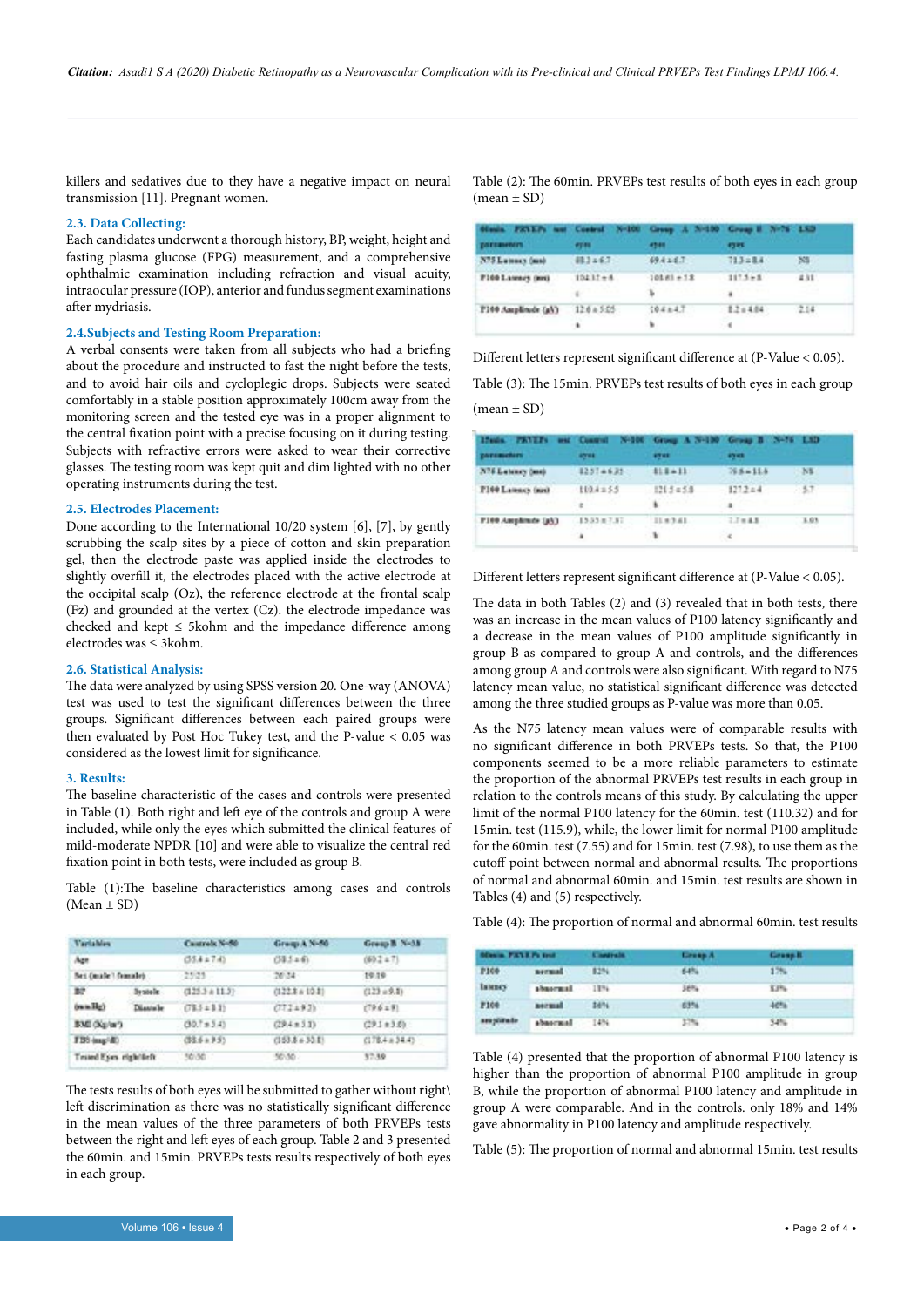| <b>TRVETs and 2</b> |           | Committee | <b>Grange A</b> | <b>Ouve II</b> |  |
|---------------------|-----------|-----------|-----------------|----------------|--|
| P100                | nermal    | -85%      | $-15%$          | 3%             |  |
| Inteney             | absormed. | $-35%$    | 25%             | 97%            |  |
| $F184$              | nermani   | Sitts:    | 52%             | <b>Jenu</b>    |  |
| ansplitude          | aboutwall | 30%       | 31%             | 64%            |  |

Table (5) indicated that the proportion of abnormal P100 latency is higher than the proportion of abnormal P100 amplitude in group A and B, while the abnormal proportions P100 latency and amplitude in controls were comparable.

#### **4.Discussion:**

Although, the main clinical diagnosis of DR is based on subjective detection of micro-vascular changes, functional test as electrophysiological measures have the potential to be an alternative determinants [12]. According to Hari Kumar KVS. et al [13] the VEPs changes were evident even in the short-term high blood glucose in gestational DM and T2DM pregnant females in comparison to normal glycemic pregnant females in spite of all being free from DR.

In the present study, both tests results of group A revealed a statistically significant delay in the mean value of P100 latency and a decrease in the mean value of P100 amplitude when compared with the controls P100 latency and amplitude respectively, and these results were in accordance with Gupta S. et al [14] for the 60min. test and with Heravian J. et al [15] for the 15min. test. In addition, the presence of clinical findings of early NPDR in group B associated with a more prolongation in the P100 latency and a more decrease in the P100 amplitude in comparison to controls and group A, these results were in accordance with other studies results [15], [16]. These indicated that the PRVEPs test parameters are deranged in diabetic patients prior to the development of a clinically significant DR and is more deranged with the presence of DR. While, Daniel R. et al [17] who used mid-size checks (24-32min.), detected a significant delay in P100 latency, but no significant decrease in P100 amplitude. This may be attributed to factors affecting the P100 amplitude as it is more influenced by technical factors and subject cooperation than the P100 latency [7].

In both tests results of group B, the proportion of abnormal P100 latency were higher than that of P100 amplitude with a higher abnormal proportions in 15min. test, suggesting that the P100 latency affected more in the presence of early NPDR features. Whereas in group A, only the 15min. test showed a higher proportion of abnormal P100 latency than that of P100 amplitude, and also higher than that of the 60min. test which revealed that the P100 latency and amplitude affected almost equally. this might indicate that the P100 latency of 15min. PRVEPs test is a significant indicator to the presence of neural damage before the development of DR clinical feature. These proportions were greater than that measured in other studies [15], [16]. This variability could be explained by variation in the inclusion and exclusion criteria, DR diagnosis, stimulus recording conditions and parameters. And as the proportions of abnormal P100 latency for group A and group B in 15min. test were higher than that of 60min. test. this could suggest that the central vision is affected much earlier and more altered with the presence of DM and DR changes than the peripheral vision.

In the 15min. test results demonstrated that the delay in P100 latency affected more than the decrease in P100 amplitude in group A and this mainly resembles the MS features. Thus, early diabetic ocular involvement seem to be a conductive damage at the myelin sheath level of ON fibers [15]. And in group B, the presence of early NPDR clinical features was associated with a more delay in the P100 latency and a more decrease in P100 amplitude and these results also follow the VEPs changes in MS patients, in which the VEPs progressively delayed and then as demyelination progresses, the amplitude will be attenuated [5].

The changes in myelin sheath of ON is stated for the first time in experimental diabetes by Fernandez DC et al [18], who identified extensive myelin irregularities and axonal loss with oligodendrocyte and astrocyte abnormalities at the distal portion of the ON and all were preceding retinal ganglion cell loss, these changes were detectable in animal models after only six weeks of diabetes. More recently, the reactive gliosis and neuronal apoptosis are hypothesized as an early DR processes, and these imply DR as a neurovascular complication [19]. These neural alterations were also detected anatomically by using spectral domain optical coherence topography in many studies which frequently reported thinning in the retinal nerve fiber layer and inner plexiform layer of diabetic patients with minimal or no DR as in [20], [21].

Comparing with other diabetic neuropathy, it seem to follow same path as in polyneuropathy of peripheral nerves, as Valls-Canals J. et al [22] concluded that the diabetic polyneuropathy is of two kinds: a demyelination which occur with and without symptoms, and an axonal loss which is the main cause of symptoms. The DR pathology seems to be an actual central neuropathy similar to that of the peripheral nerves [3].

The perception of neural alterations as an early stage of DR proposes the possibility to find out other treatment to prevent vision loss [23]. In the nearest future, it is very likely that DR management will be established on neuroprotective agents [24]. And the PRVEPs tests seem to be a good utility to explore the efficacy of these new approaches.

#### **5.Conclusions:**

Collectively, the results of PRVEPs tests in this study are highly confirmative to the presence of neural alteration in the retina and ON before any clinically diagnosed DR, mainly in form of conductive defect. In addition, these tests are non-invasive, quick, objective, cheap, and not require mydriasis. Therefore, PRVEPs tests should be considered as a valid tool for screening and follow up of diabetic patient to detect any early preclinical changes of DR which could be of great value in prevention of permanent neuronal loss and blindness. In addition, the results of 60min. test were not the same as the results of 15min. test in both patients groups, these could indicate that the T2DM effect on the different part of the retina is not similar with a more impact on the central vision.

#### **Recommendations:**

Further studies are required with the simultaneous use of pattern electroretinogram (PERG) and PRVEPs tests, to distinguish between the purely ON changes from that of retinal abnormality origin.

#### **6. References:**

1. Stem MS, Gardner TW. Neurodegeneration in the Pathogenesis of Diabetic Retinopathy: Molecular Mechanisms and Therapeutic Implications. Current Medicinal Chemistry. 2013;20:3241-3250.

2. Duh EJ, Sun JK, Stitt AW. Diabetic retinopathy: current understanding, mechanisms, and treatment strategies. Journal of Clinical Investigation Insight. 2017;2:1-13.

3. Pescosolido N, Barbato A, Stefanucci A, Buomprisco G. Role of